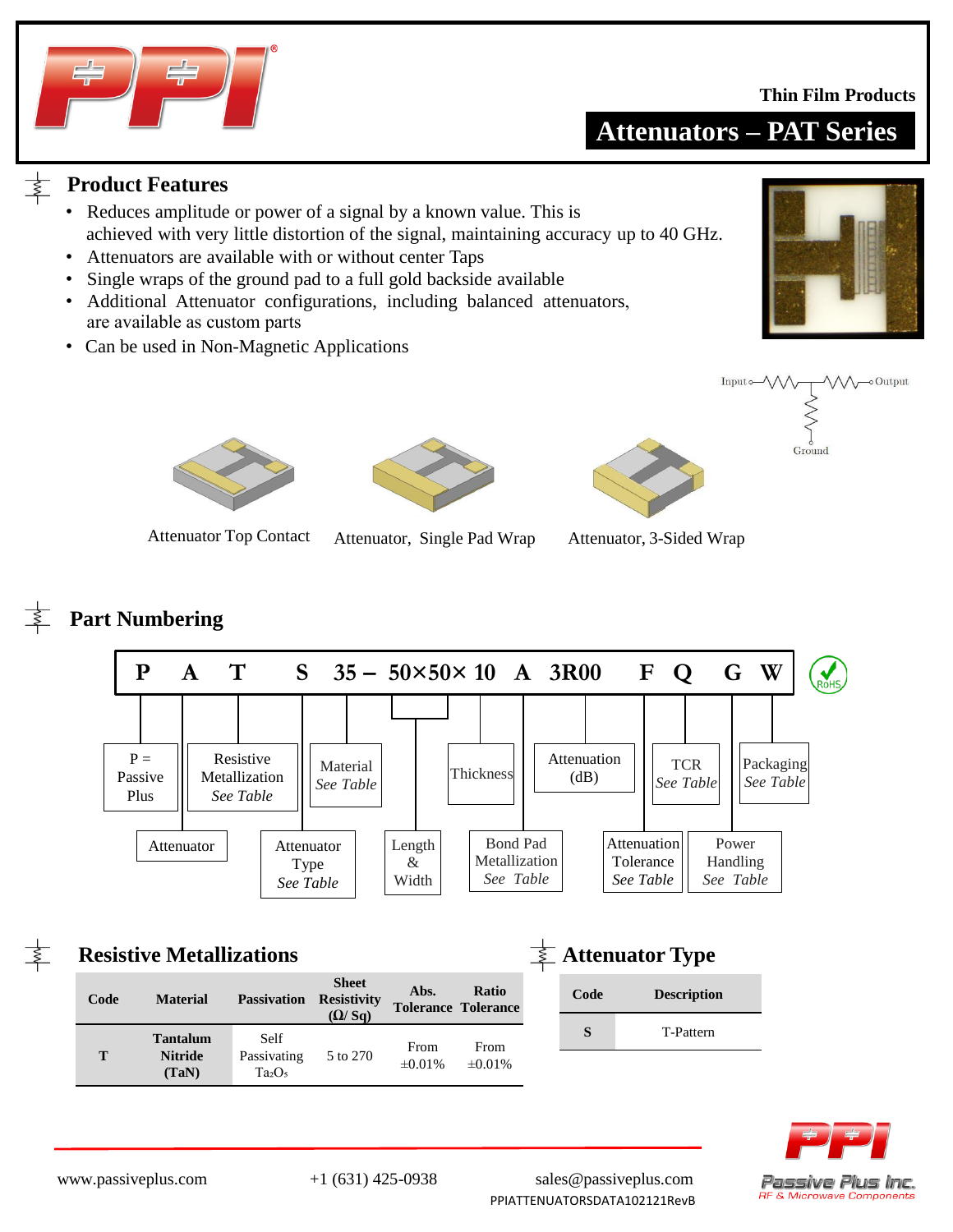

## **Thin Film Products**

# **Attenuators – PAT Series**

## **Materials**

|                                     | Power $(W)$ |            |            |       | Value      |
|-------------------------------------|-------------|------------|------------|-------|------------|
| (LxWxT)<br><b>Dimensions</b> (mils) | $Al_2O_3$   | <b>AIN</b> | <b>BeO</b> | Min   | <b>Max</b> |
| <b>CODE</b>                         | 35          | 28         | 25         |       |            |
| 50x50x10                            | 250mW       | 1 W        | 2W         | 0.5dB | 24.5dB     |
| 80x60x15                            | 250mW       | 1 W        | 2W         | 0.5dB | 24.5dB     |
| 150x120x25                          | 2W          | 8W         | 16W        | 0.5dB | 24.5dB     |
|                                     |             |            |            |       |            |



| <b>Metallization</b>        | Code |
|-----------------------------|------|
| Top Only                    |      |
| Single Wrap, Full GRD Plane | М    |
| Flip Chip                   | R    |
| 3-sided Wrap                |      |

## **Attenuation Tolerance**

| <b>Tolerance</b>               | Code |
|--------------------------------|------|
| $\pm 0.1$ dB (-0.5 to -6.0dB)  | F    |
| $\pm 0.2$ dB (-6.5 to -24.5dB) | G    |

# Temperature Coefficient of Resistance  $\frac{1}{\frac{1}{2}}$  Power Handling

| TCR           | <b>Availability</b> | Code              |
|---------------|---------------------|-------------------|
| $\pm 150$ ppm | Standard            | $\mathbf{\Omega}$ |
| $\pm 100$ ppm | Optional            | V                 |

| Power | Code |
|-------|------|
| 250mW | G    |
| 1.0W  | K    |
| 2.0W  | L    |
| 8.0W  | R    |
| 16.0W |      |

Power Ratings assume proper heat sinking is used.

## **Packaging**

| Code | <b>Style</b>              |
|------|---------------------------|
| W    | Waffle Pack<br>(Standard) |
| G    | <b>Gel Pack</b>           |

All parts are supplied in waffle packs. Other packaging may be available. Contact PPI for additional packaging options.



www.passiveplus.com +1 (631) 425-0938 sales@passiveplus.com PPIATTENUATORSDATA102121RevB